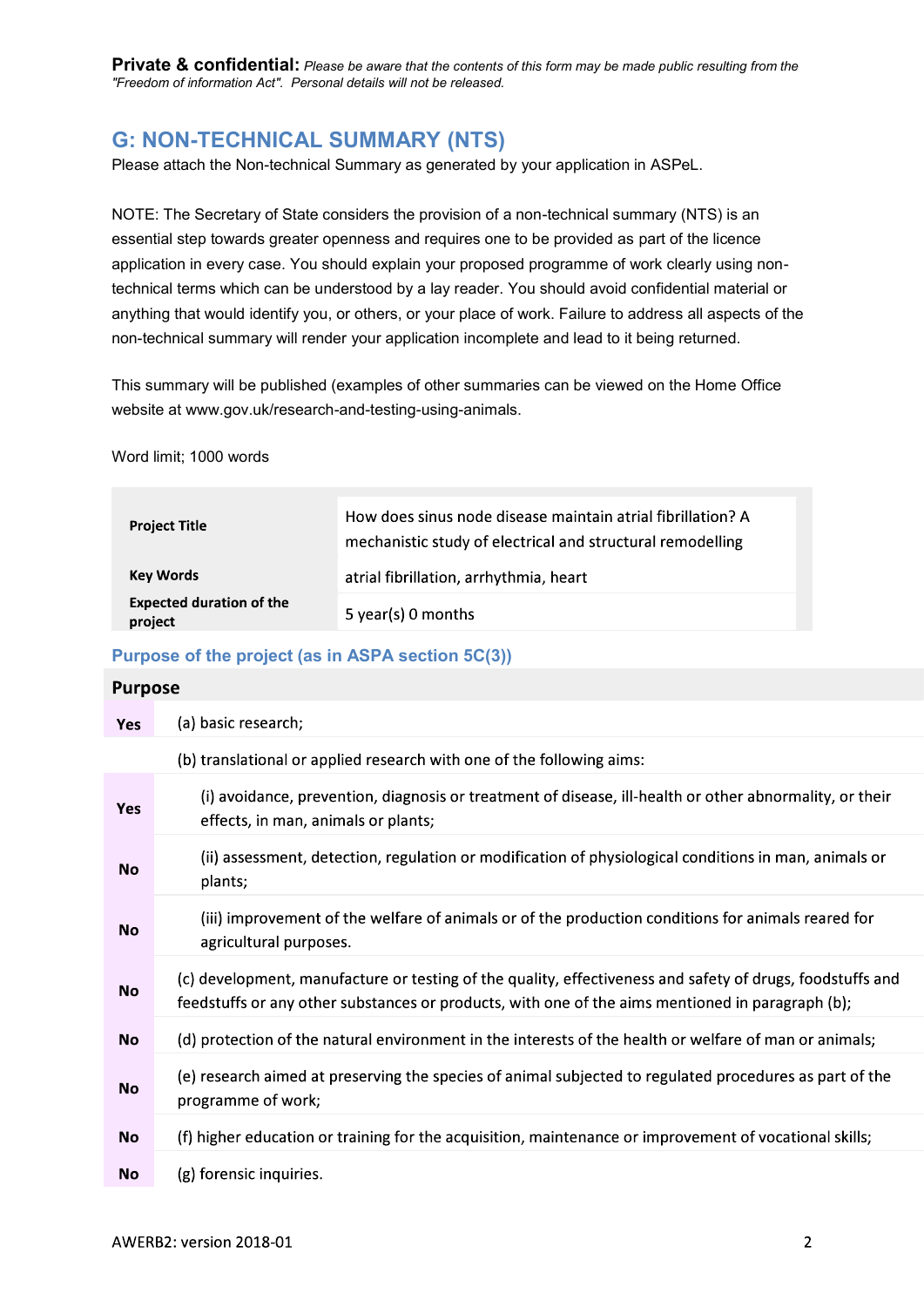Private & confidential: Please be aware that the contents of this form may be made public resulting from the "Freedom of information Act". Personal details will not be released.

Describe the aims and objectives of the project (e.g. the scientific unknowns or scientific/clinical needs being addressed):

Atrial fibrillation is the commonest sustained heart rhythm problem and leads to reduced quality of life and risk of stroke. It is harder to treat when the normal pacemaker of the heart (the sinus node) is also diseased.

This project aims to investigate why sinus node disease makes atrial fibrillation harder to treat and to take steps towards developing personalised treatments for these patients.

What are the potential benefits likely to derive from this project (how science could be advanced or humans or animals could benefit from the project)?

Improved understanding of the interaction between sinus node disease and atrial fibrillation will allow us to be able to design different treatment techniques to improve the outcomes in these patients. It will also provide additional knowledge that will allow us to take steps towards testing gene therapy for the treatment of these diseases.

What types and approximate numbers of animals do you expect to use and over what period of time?

We will use up to 20 goats over 4 years

## In the context of what you propose to do to the animals, what are the expected adverse effects and the likely/expected levels of severity? What will happen to the animals at the end?

The animals will have pacemakers implanted under general anaesthetic. During recovery from this operation they will suffer moderate levels of pain and discomfort which will be controlled using painkillers. The pacemakers will be used to cause atrial fibrillation in 8 of the animals and, depending how they respond some of these animals may feel out of breath. If this happens they will receive treatment from a Vet. After 12 weeks, the animals will have a general anaesthetic and the electrics of the heart will be measured in detail. While still asleep they will be humanely killed and the heart will be removed for further microscopic analysis. During the course of the study, if any of the animals are seen to be in pain, or distress that can not be treated they will be humanely killed.

#### Application of the 3Rs

#### Replacement

State why you need to use animals and why you cannot use non-protected animal alternatives

#### Replacement

Computer models of atrial fibrillation are under development, but the heart rhythm disorder is not completely understood and one of the aims of this project is to advance this knowledge. We already work with a computer modelling group to develop computer models of heart rhythm disorders and the data from this research will be shared with the computer modelling group to help further advance these AWERB2: version 2018-01 3